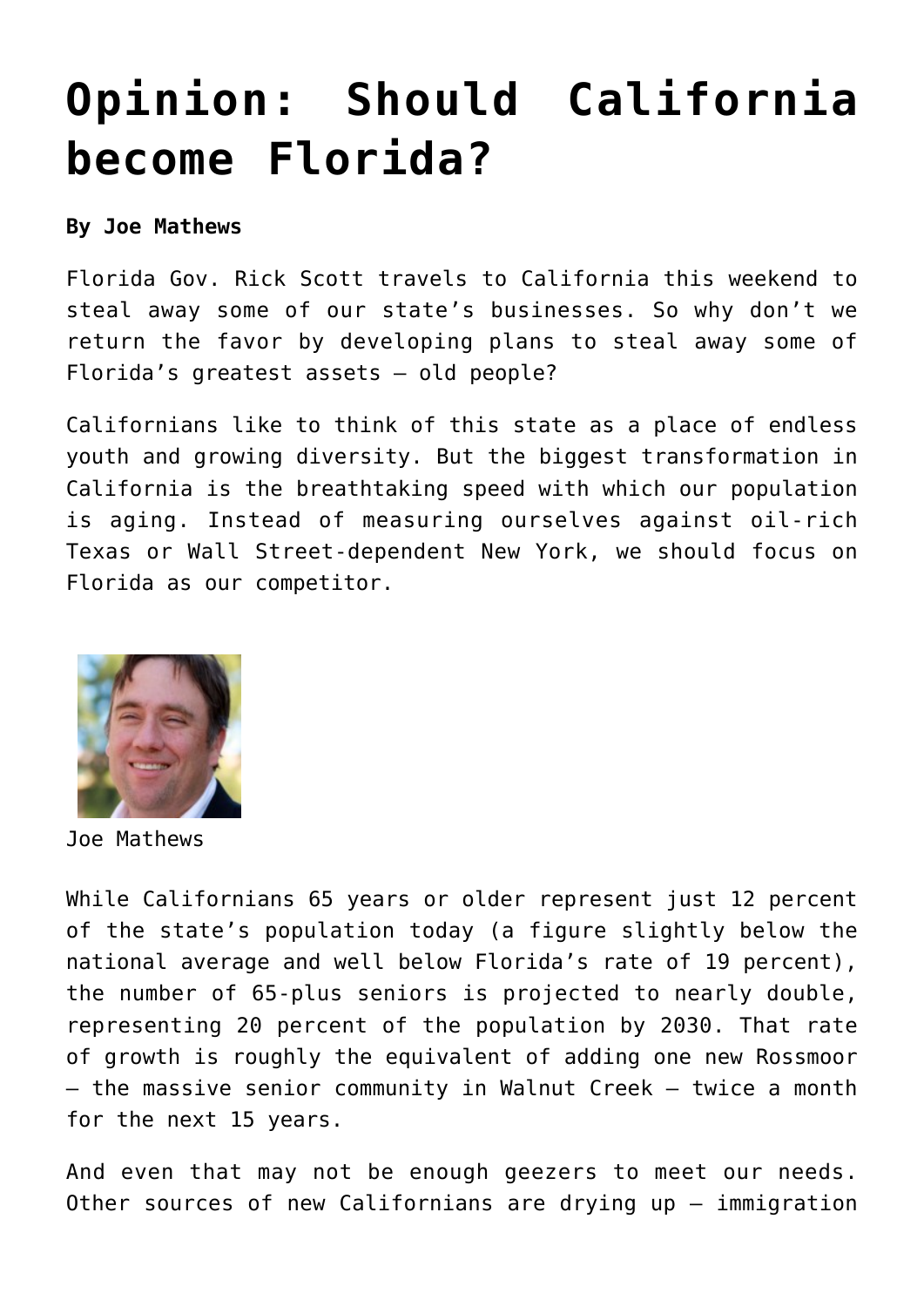is flat, the birth rate has dropped, and high costs of living are pushing young families out of state. Our state's budget system relentlessly forces cuts at our universities and older voters dominate our politics — both preclude big investments to attract more young people. So if California wants to grow, and find new buyers for our homes and new shoppers for our retail, our best option may be to convince more people to spend their golden years in the Golden State.

U.S. economic surveys show that the fastest-growing American regions are the most successful in attracting retirees. Yet California has built very little of the senior-oriented infrastructure that makes Florida a magnet for the old. Instead, we've treated seniors like cost centers (because of their high health costs) and spent the last generation cutting back services they need — from health and housing to culture and transportation. Too many California communities are chasing the same young, creative people with the same bike paths and downtown lofts — even though the young are declining as a share of the state's population. It's telling of our myopia about the old that the biggest California debate involving seniors right now is about how to make it easier for them to end their lives when they're terminally ill.

State Sen. Carol Liu, one of the few state leaders focused on aging in California, contrasts the avalanche of attention she received for a bill requiring helmets for adult bicycle riders to the silence that greeted a recent comprehensive report from her select legislative committee on aging. But that [report](http://sd25.senate.ca.gov/sites/sd25.senate.ca.gov/files/AgingLong%20TermCareReport.pdf) is worth reading. In more than 200 pages, it recounts California's collective failure to plan properly for old age long-term care programs scattered across six departments, an alarming lack of data and standards — and makes 30 recommendations, including the appointment of an aging czar.

California may never be able to compete with Florida on income taxes (ours are high, theirs are non-existent), but our climate is more comfortable, and, as anyone who has visited